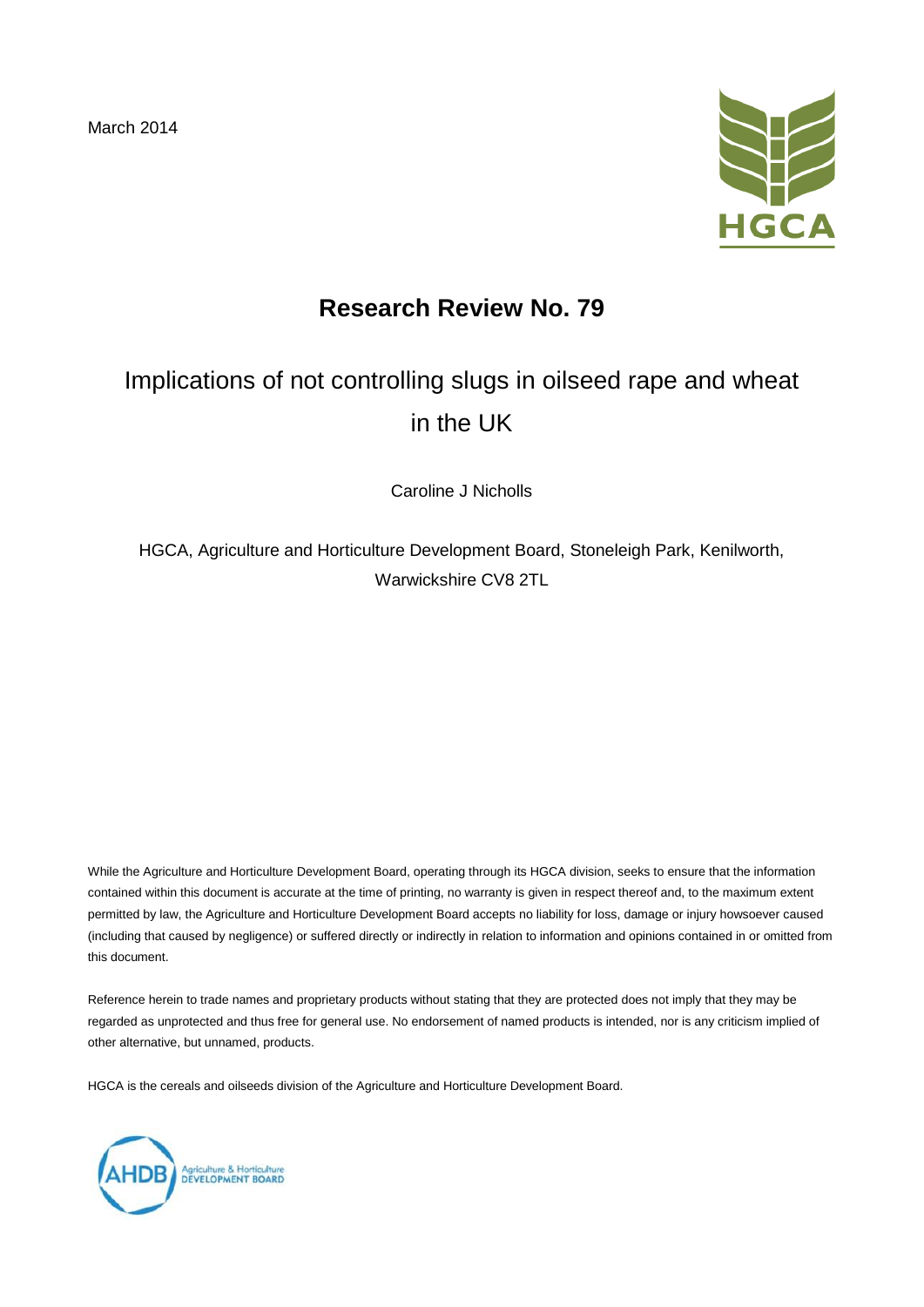# **CONTENTS**

| $\mathbf 1$ .    |      |  |  |
|------------------|------|--|--|
| 2.               |      |  |  |
| 3.               |      |  |  |
|                  | 3.1. |  |  |
|                  | 3.2. |  |  |
|                  | 3.3. |  |  |
| $\overline{4}$ . |      |  |  |
|                  | 4.1. |  |  |
|                  | 4.2. |  |  |
|                  | 4.3. |  |  |
| 5.               |      |  |  |
|                  | 5.1. |  |  |
|                  | 5.2. |  |  |
| 6.               |      |  |  |
| $\overline{7}$ . |      |  |  |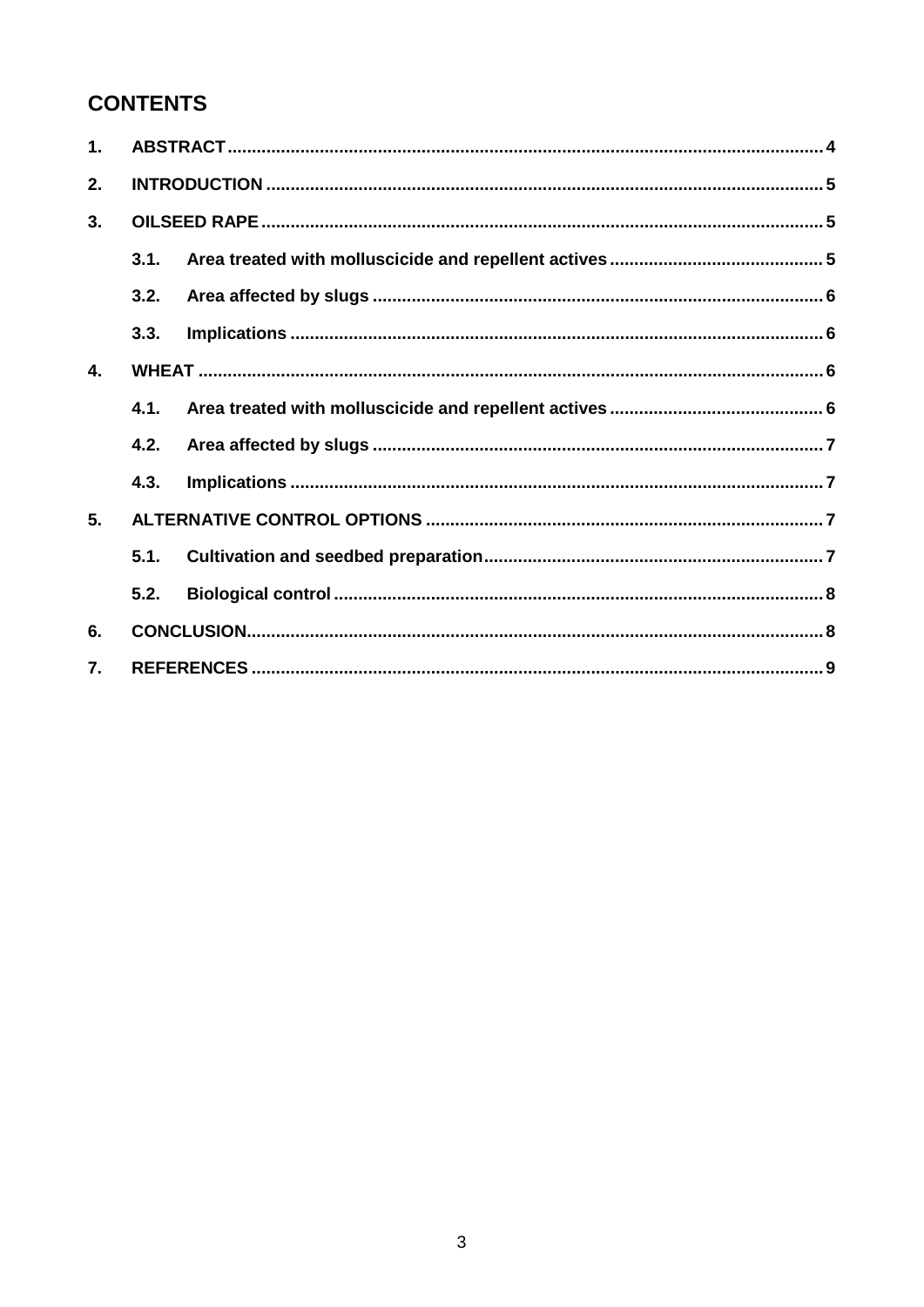## **1. Abstract**

Metaldehyde is the main pesticide used to control slugs in oilseed rape and wheat in the UK. It is, however, often detected in raw water above the drinking water standard, with peaks following rainfall. Unless action is taken, regulatory restrictions, or even withdrawal, may be enforced. The Metaldehyde Stewardship Group has, therefore, introduced a voluntary pilot scheme. Two selected pilot catchments represent the first phase of measures where zero metaldehyde is advocated on the identified, 'High Risk' fields.

In the UK, approximately 59% of the total area of oilseed rape is affected by slugs. The estimated annual yield loss caused by this pest is 4% of the area affected; in some instances, yield losses may be much higher. Without pesticides, the calculated annual tonnage lost is 54,354 tonnes, costing the industry approximately £18 million per year (2.4% of the total crop value).

Approximately 22% of the total area of wheat in the UK is affected by slugs. The estimated annual yield loss caused by this pest is 5% of the area affected; in some instances, again, yield losses may be much higher. Without pesticides, the calculated annual tonnage lost is 153,280 tonnes, costing the industry approximately £25.5 million per year (1.1% of the total crop value).

It is calculated that the total annual cost to the UK industry from not controlling slugs in oilseed rape and wheat is approximately £43.5 million.

In cereals, seed treated with the neonicotinoid, clothianidin, can help reduce seed kill but not later seedling damage. Cultural control options, including cultivation techniques and seed bed preparation, are already routinely carried out in most situations. Parasitic nematodes can provide a reduction in damage for about six weeks after application but success is dependent on wet conditions following application. This option is generally only economically viable for use in high value crops.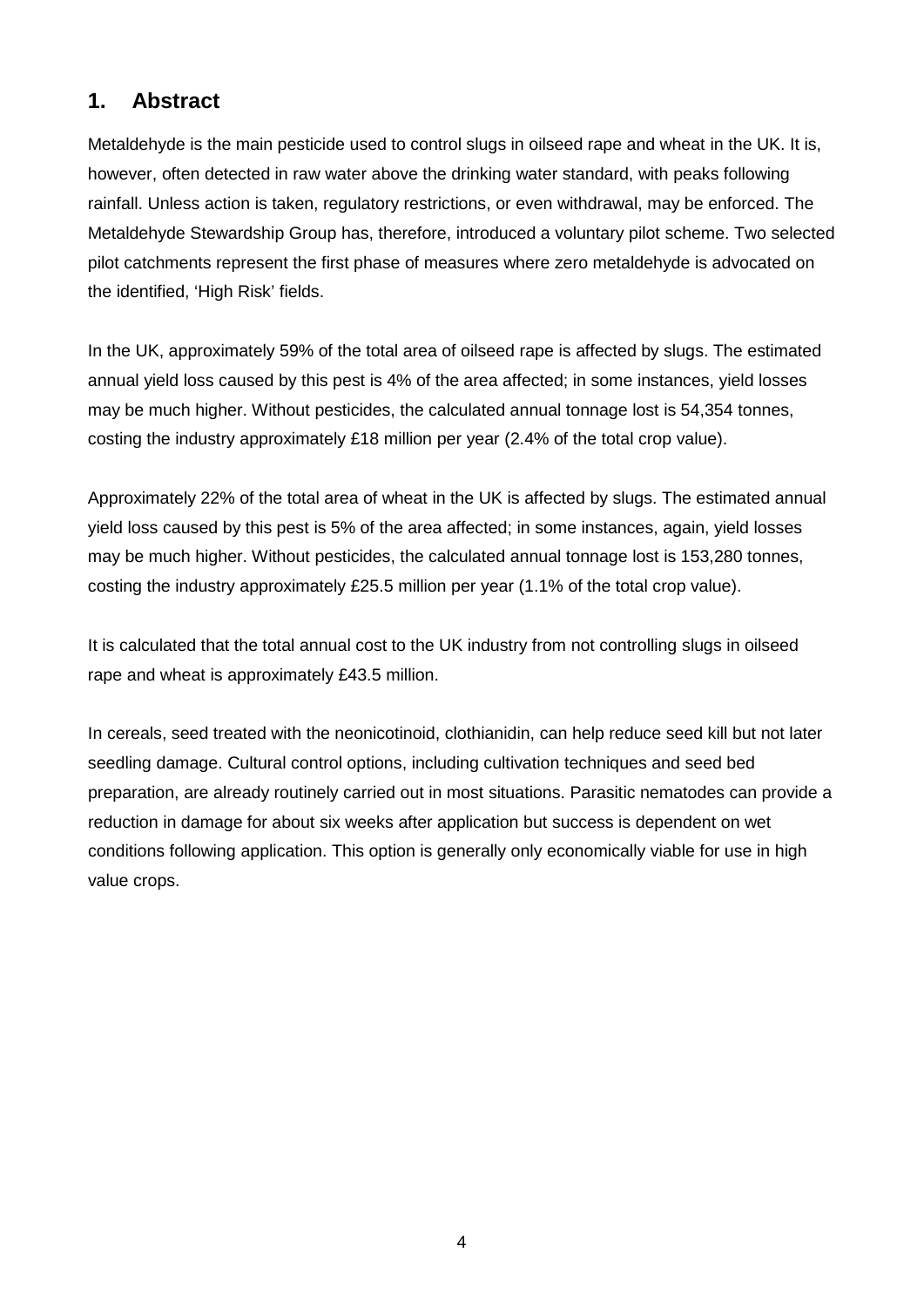## **2. Introduction**

Slugs are an important pest of oilseed rape and cereals. In oilseed rape, slugs are most damaging to seedlings because the growing point of a germinating oilseed shoot is above ground. Serious damage occurs up until the four true leaf stage (AHDB, 2013). In cereals, slugs are most damaging when they cause seed hollowing. A single slug can kill up to 50 seeds in the first week after sowing. Slugs will also cause damage to cereal crops by feeding on shoots and leaf shredding. Crops are most vulnerable up to GS14 (four leaves unfolded) but remain vulnerable up to GS21 (one main shoot and one tiller).

In oilseed rape and wheat, the main pesticide used to control slugs is metaldehyde (Garthwaite *et al*., 2013). Metaldehyde is, however, often detected in raw water above the drinking water standard, with peaks following rainfall. While levels detected pose no danger to health or the environment, the UK's environment agencies and Defra are responsible for the implementation of the Water Framework Directive. Unless action is taken, regulatory restrictions, or even withdrawal, may be enforced [\(www.getpelletwise.co.uk\)](http://www.getpelletwise.co.uk/). The Metaldehyde Stewardship Group has, therefore, introduced a voluntary pilot scheme. Two selected Pilot Catchments represent the first phase of measures where zero metaldehyde is advocated on the identified 'High Risk' fields (all year round) [\(www.getpelletwise.co.uk\)](http://www.getpelletwise.co.uk/).

The chemical alternatives to metaldehyde are methiocarb and ferric phosphate; however, in December 2013 the European Commission voted to ban methiocarb slug pellets [\(http://ec.europa.eu\)](http://ec.europa.eu/).

This review outlines the potential implications to wheat and oilseed rape production, should slugs be left totally untreated.

## **3. Oilseed rape**

#### **3.1. Area treated with molluscicide and repellent actives**

- The 5-year average harvest area of oilseed rape in the UK is 677,396 ha (Defra, 2014).
- The 5-year average area of oilseed rape treated by molluscicides and repellents in the UK is 428,398 ha (63.2% of the 5-year average harvest area). The breakdown for molluscicide and repellent active ingredients is:
	- $\circ$  Metaldehyde 393,603 ha 58.1% of the 5-year average harvest area.
	- $\circ$  Methiocarb 25,123 ha 3.7% of the 5-year average harvest area.
	- $\circ$  Other\* 9,672 ha 1.4% of the 5-year average harvest area.

(Garthwaite *et al.*, 2009; Garthwaite *et al.*, 2011; Garthwaite *et al.*, 2013) \* Other molluscicides and repellents include calcium chloride, ferric phosphate and unspecified molluscicides.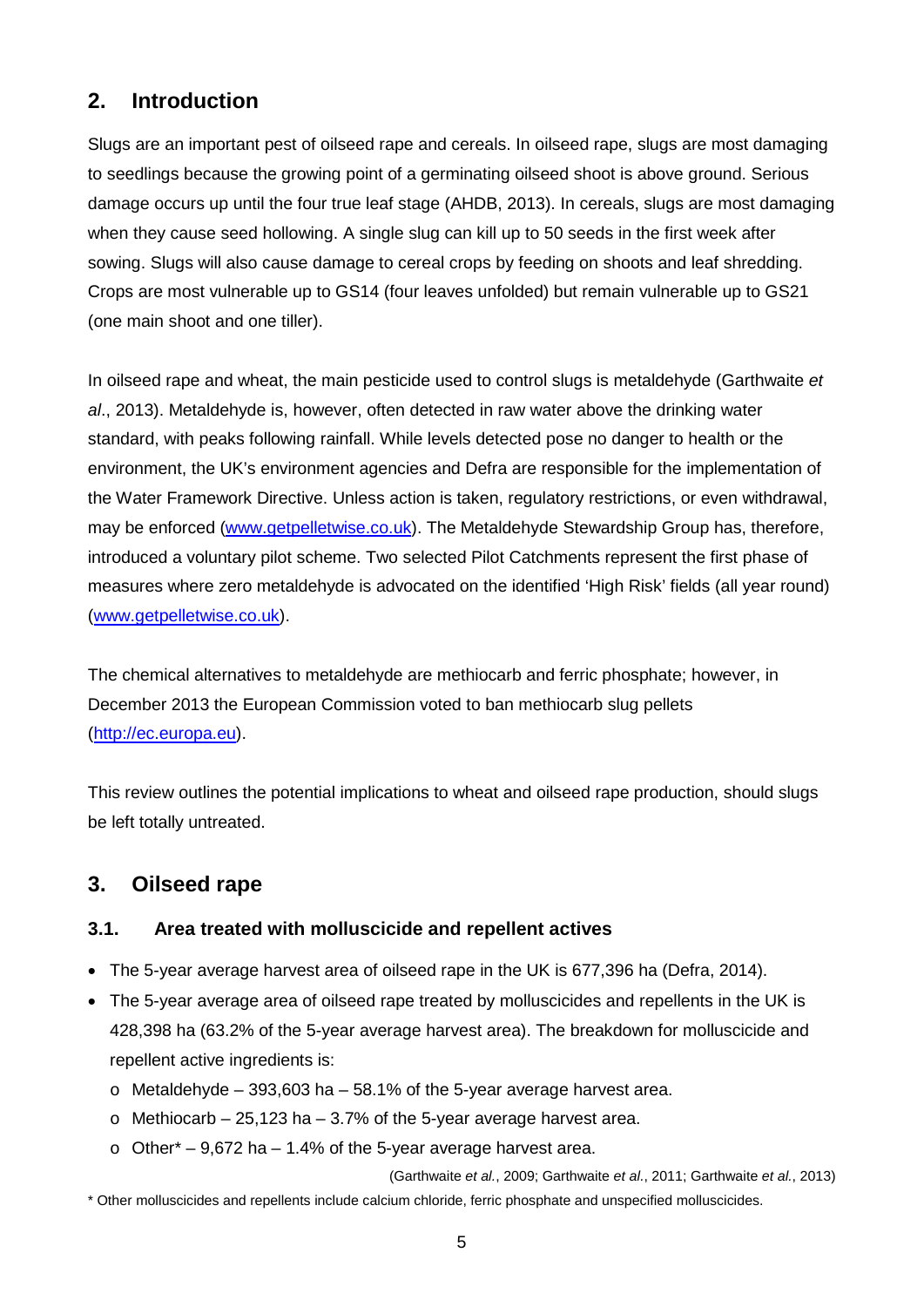#### **3.2. Area affected by slugs**

- Typically, 59% of the total area of oilseed rape is affected by slugs (Clarke et al., 2009), although this area may vary from year to year depending upon climatic conditions.The 5-year average harvested area of oilseed rape is 677,396 ha (Defra, 2014).
- It is, therefore, assumed that 399,664 ha are affected by slugs annually.
- The typical area affected is, therefore, approximately 28,735 ha less than the typical area treated.

#### **3.3. Implications**

- The estimated annual yield loss caused by this pest is 4% of the area affected (Clarke et al., 2009). In years favourable to slugs, such as 2012, losses may be much higher.
- The 5-year average annual yield of oilseed rape is 3.4 t/ha (Defra, 2014).
- 4% of 399,664 ha at 3.4 t/ha is, therefore, 54,354 tonnes lost due to slugs annually.
- The 2008/09 to 2012/13 average delivered Erith oilseed rape price is £332 per tonne (AHDB/HGCA Market Intelligence, 2014).
- 54,354 tonnes at £332 per tonne is, therefore, £18,045,613 (~£18M) loss due to slugs if untreated annually.
- To put this in context, the 5-year average production of the whole crop is 2,303,146 tonnes (Defra, 2014), a calculated value of £764,644,605 using the 5-year average oilseed rape price.
- It is, therefore, assumed that, from an average yield loss of 4%, 2.4% of the total value of the crop could be lost as a result of slugs in untreated crops annually.

## **4. Wheat**

#### **4.1. Area treated with molluscicide and repellent actives**

- The 5-year average harvest area of wheat in the UK is 1,857,937 ha (Defra, 2014).
- The 5-year average area of wheat treated by molluscicides and repellents in the UK is 512,623 ha (27.6 % of the 5-year average harvest area). The breakdown for molluscicide and repellent active ingredients is:
	- $\circ$  Metaldehyde 467,294 ha 25.2% of the 5-year average harvest area.
	- $\circ$  Methiocarb 38,099 ha 2.1% of the 5-year average harvest area.
	- $\circ$  Other\* 7,230 ha 0.4% of the 5-year average harvest area.

(Garthwaite et al., 2009; Garthwaite et al., 2011; Garthwaite et al., 2013)

\* Other molluscicides and repellents include calcium chloride, ferric phosphate and unspecified molluscicides.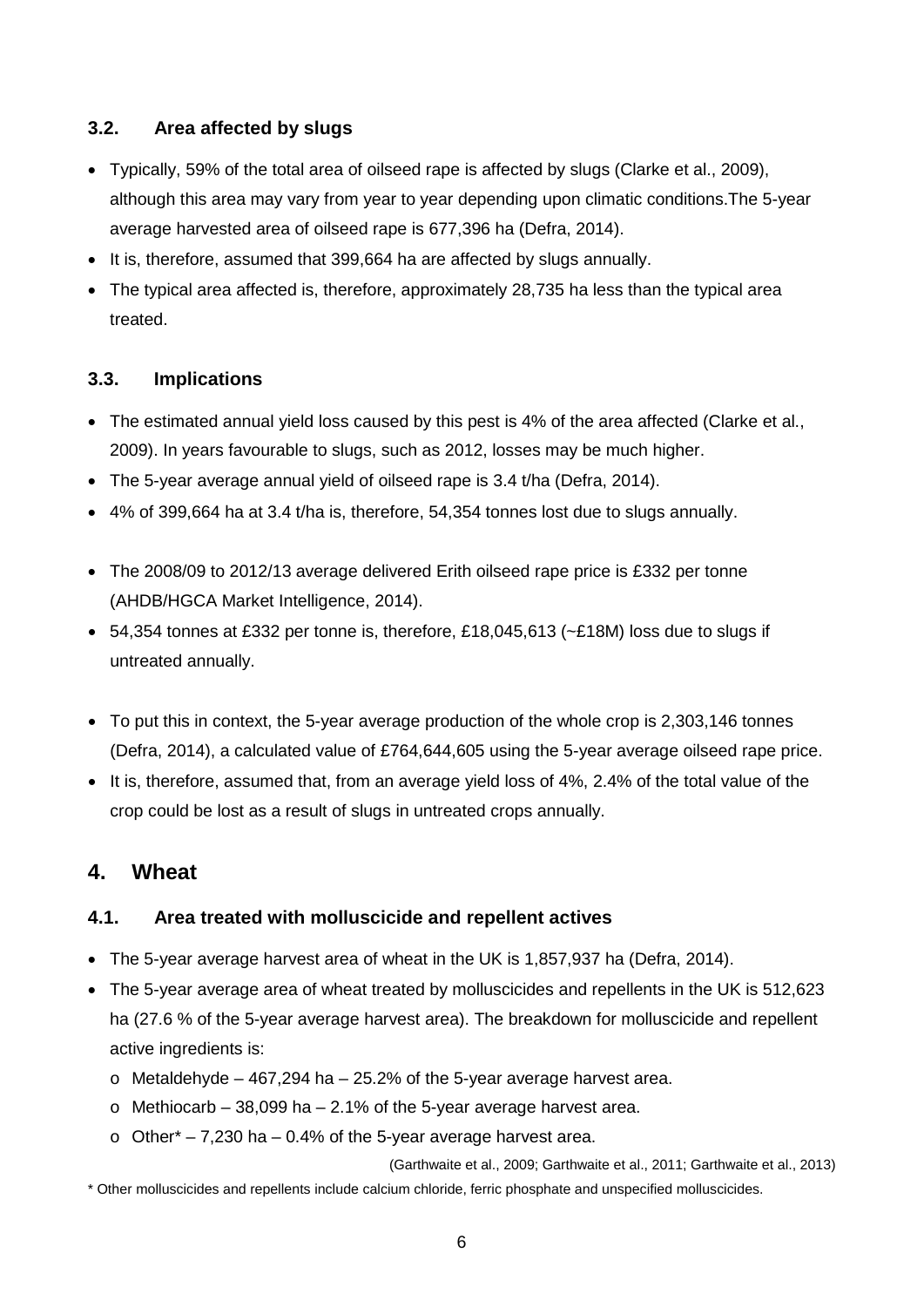#### **4.2. Area affected by slugs**

- Typically, 22% of the total area of wheat is affected by slugs (Clarke et al., 2009), although this area may vary from year to year depending upon climatic conditions.
- The 5-year average harvested area of wheat is 1,857,937 ha (Defra, 2014).
- It is, therefore, assumed that 408,746 ha are affected by slugs annually.
- The typical area affected is, therefore, approximately 103,877 ha less than the typical area treated.

#### **4.3. Implications**

- The estimated annual yield loss caused by this pest is 5% of the area affected (Clarke et al., 2009). In years favourable to slugs, such as 2012, losses may be much higher.
- The 5-year average annual yield of wheat is 7.5 t/ha (Defra, 2014).
- 5% of 408,746 ha at 7.5 t/ha is, therefore, 153,280 tonnes lost due to slugs annually.
- The 2008/09 to 2012/13 average of both Liverpool delivered full spec bread wheat and Erith Anglia feed wheat is £166 per tonne (AHDB/HGCA Market Intelligence, 2014).
- 153,280 tonnes at £166 per tonne is, therefore, £25,444,447 (~£25.5M) loss due to slugs if untreated annually.
- To put this in context, the 5-year average production of the whole crop is 13,934,528 tonnes (Defra, 2014), a calculated value of £2,313,131,565 using the 5-year average wheat price.
- It is, therefore, assumed that, from an average yield loss of 5%, 1.1% of the total value of the crop could be lost as a result of slugs in untreated crops annually.

## **5. Alternative control options**

In cereals, seed treated with the neonicotinoid, clothianidin, can help reduce seed kill, but not later seedling damage. On 24 May 2013, a restriction on the use of three pesticides belonging to the neonicotinoid group (clothianidin, imidacloprid and thiamethoxam) was adopted by the European Commission. The restriction came into force as of 1 December 2013. It targets pesticides used in the treatment of crops attractive to bees and for cereals; however, the use of clothianidin to control slugs in cereals is unaffected as it only affects cereal crops sown between January and June.

#### **5.1. Cultivation and seedbed preparation**

Slug populations can be reduced by ploughing and, compared to direct drilling, minimum tillage can also give a considerable reduction in slug damage. A fine, consolidated seedbed will protect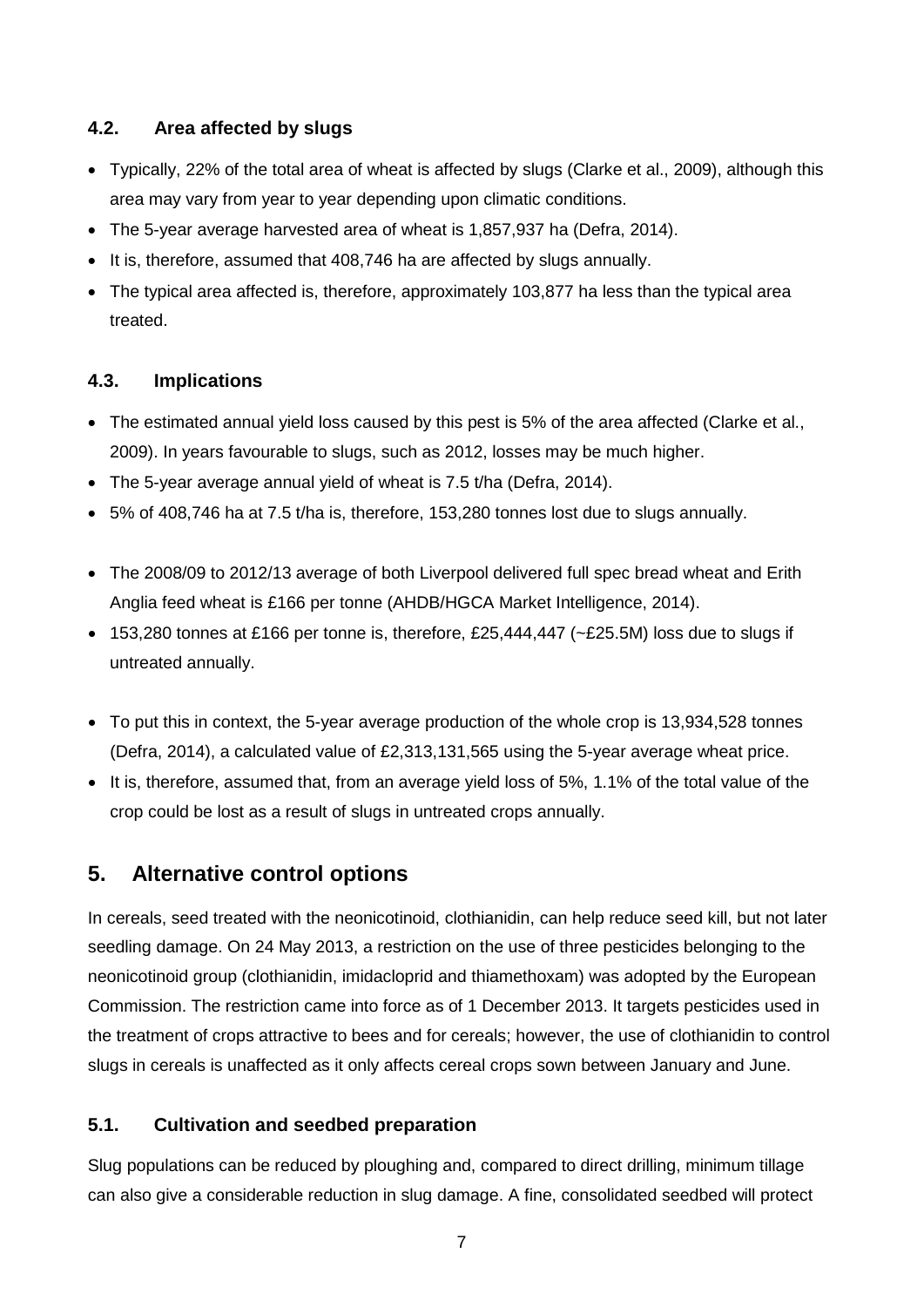seeds and prevent slugs accessing seedlings before emergence. In wheat, to decrease the risk of slug damage, sowing depth can be increased to 4–5 cm if the seedbed is cloddy. It is worth noting that the optimum sowing depth for good establishment is, however, 4 cm as sowing too deep can delay or decrease establishment (HGCA, 2008).

In oilseed rape, consolidation (rolling) after sowing is already recommended in the most situations to retain moisture, reduce slug risk by restricting movement through soil and allow optimal performance of soil-applied herbicides (HGCA, 2014).

The calculations in sections 3 and 4 are based on a loss of chemical control, not chemical and cultural control.

### **5.2. Biological control**

*Phasmarhabditis hermaphrodita* is a parasitic nematode that enters the slug's shell sack (mantle), where it reproduces, causing the mantle to burst and the slug to die. Unlike pellets, nematodes can target soil-dwelling slugs, not only surface-active slugs. However, the success is dependent on wet conditions following application. In ideal conditions, nematodes will provide a reduction in damage for about six weeks after application (AHDB, 2013). This is an expensive option and is generally only economically viable for use in high value crops.

## **6. Conclusion**

Table 1 summarises the crop protection implications resulting from the restrictions including the area affected, potential yield losses, and costs to the industry. It is calculated that the total annual cost to the UK industry from not controlling slugs in oilseed rape and wheat is approximately £43.5 million.

|                                                          | <b>OSR</b>  | Wheat       |
|----------------------------------------------------------|-------------|-------------|
| Total area of UK crop affected                           | 59%         | 22%         |
| Total area of UK crop affected*                          | 399,664 ha  | 408,746 ha  |
| Average annual yield loss from affected area             | 4%          | 5%          |
| Total annual yield loss using no molluscicide treatments | 54,354 t    | 153,280 t   |
| Cost to UK industry using no molluscicide treatments*    | £18,045,613 | £25,444,447 |
|                                                          | £43,493,060 |             |
| Proportion of total crop value*                          | 2.4%        | 1.1%        |

**Table 1.** Summary of crop protection implications of growing oilseed rape (OSR) and wheat if slugs were not controlled.

\* Based on 5-year (2008/09–2012/13) average areas and prices.